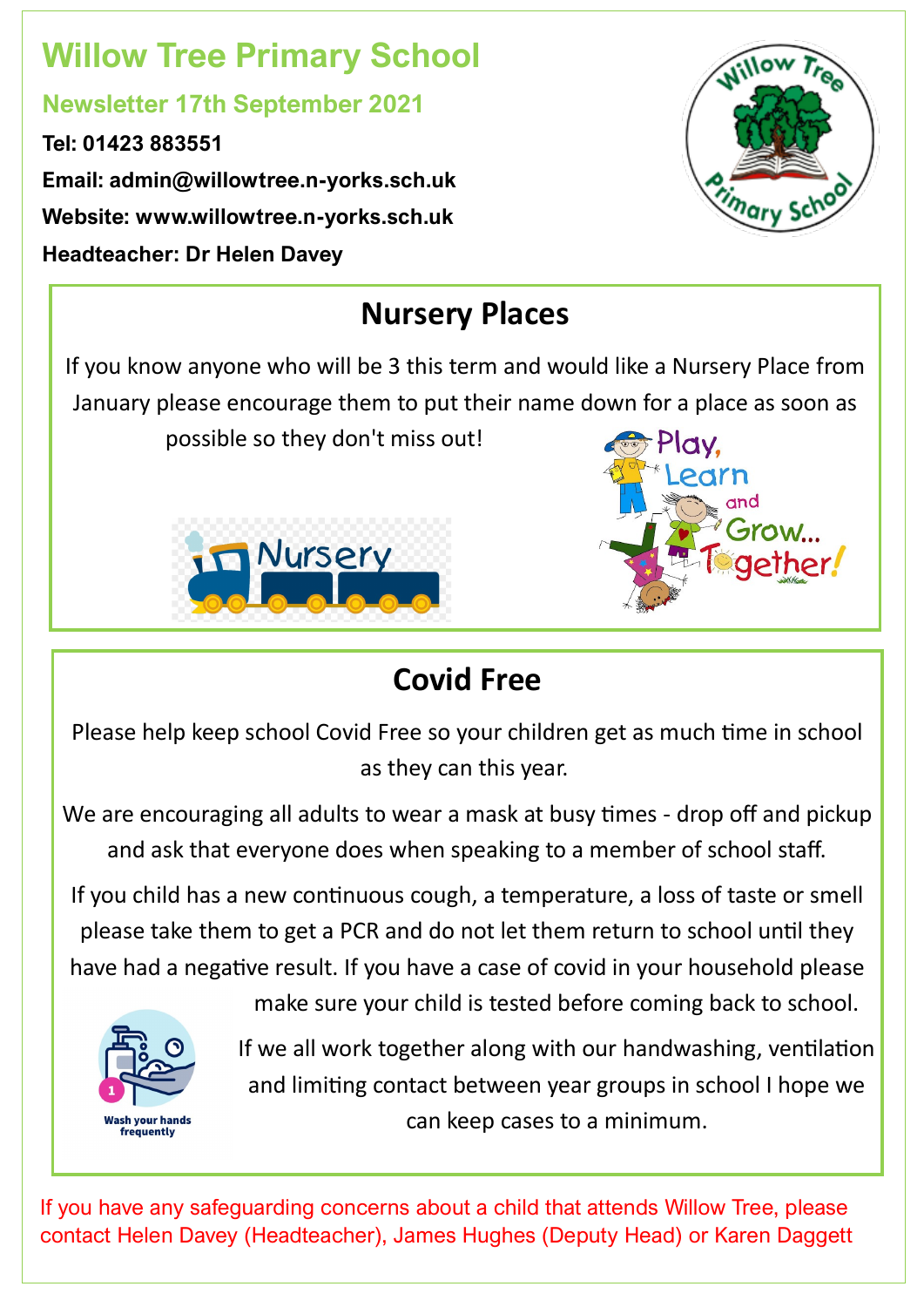### **Headwear**

A reminder to all parents that if a child has long hair it should be tied back for school and not work loose. Please no large bows - small green ones are acceptable.





## **Macmillan Coffee Morning**



Macmillan coffee morning and 50/50 preloved toy sale, Friday 24th September, 9am to 11am at Woodlands Methodist next door to school.

Registration forms for the toy sale can be

picked up from Toast group on Friday morning, just call in to the church hall. Final drop off on the day!



Registration form also on PTA Facebook page.

# **Clubs**

Before and after school clubs start next week, clubs include:



- singing
- multi-sports



- **Football**
- Boxercise

Follow the link below for more information on the clubs, we are sorry to say that art club is full.

https://www.willowtree.n-yorks.sch.uk/parents/clubs-and-activities

If you have any safeguarding concerns about a child that attends Willow Tree, please contact Helen Davey (Headteacher), James Hughes (Deputy Head) or Karen Daggett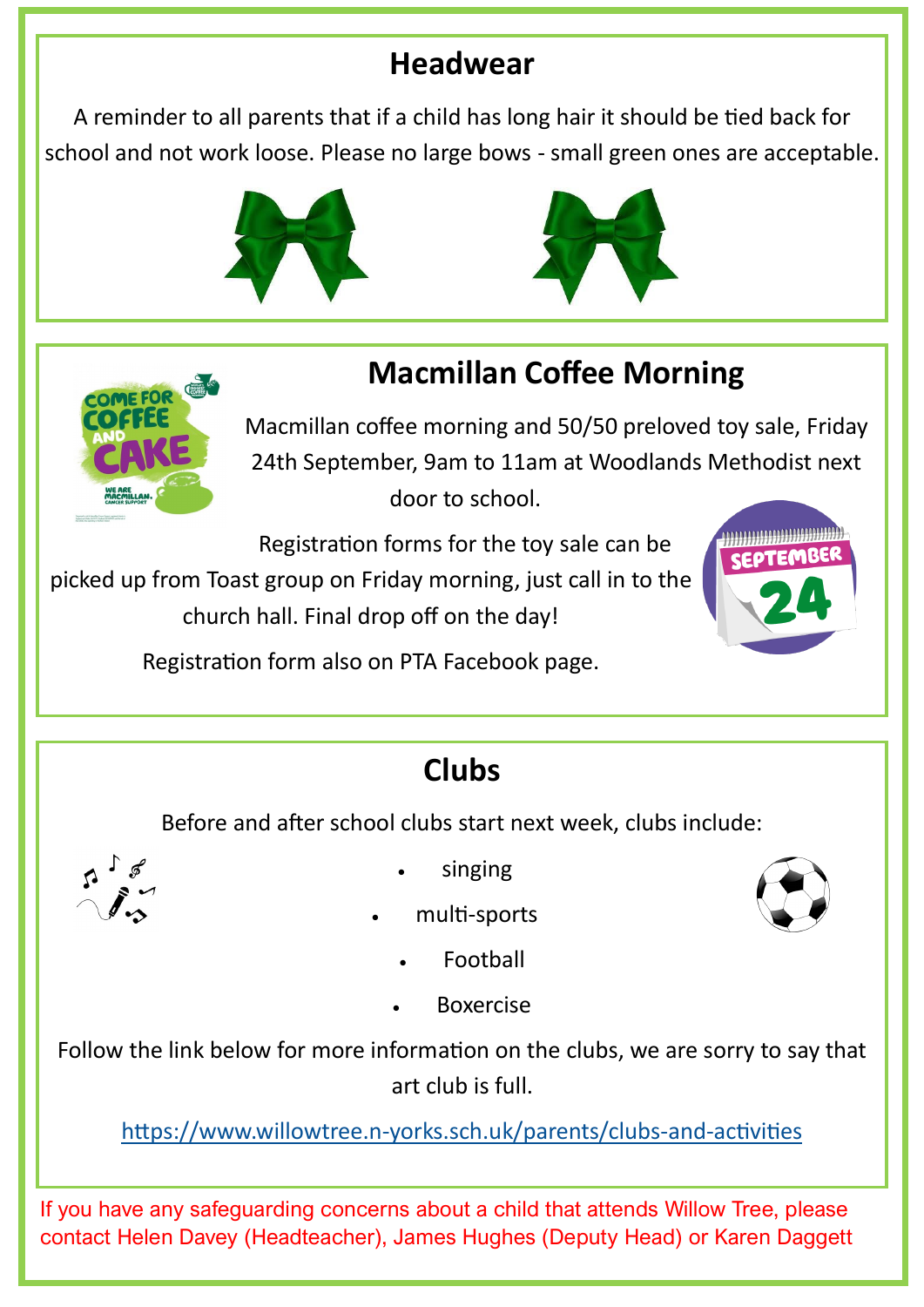## **Special Achievement**

Last Saturday (11th September) Sol (Acer) took part in the Loch Ken Wild Swim in Dumfries & Galloway.

> He's been doing lots of training in open water like lochs and rivers, and dived right in, literally! Sol and his sister Nina completed the kids' race of 100m in 7m11s in very choppy water.



#### **Well done, this is amazing!**



## **Plastic Chairs**

If anyone has any spare plastic patio chairs, please can you donate. We are desperate for some for the on-site pool!

#### **It would be really appreciated**



## **Lunchbox reminder…**

Please can we remember to have nut free food in your lunchboxes.



If you have any safeguarding concerns about a child that attends Willow Tree, please contact Helen Davey (Headteacher), James Hughes (Deputy Head) or Karen Daggett (Deputy Head)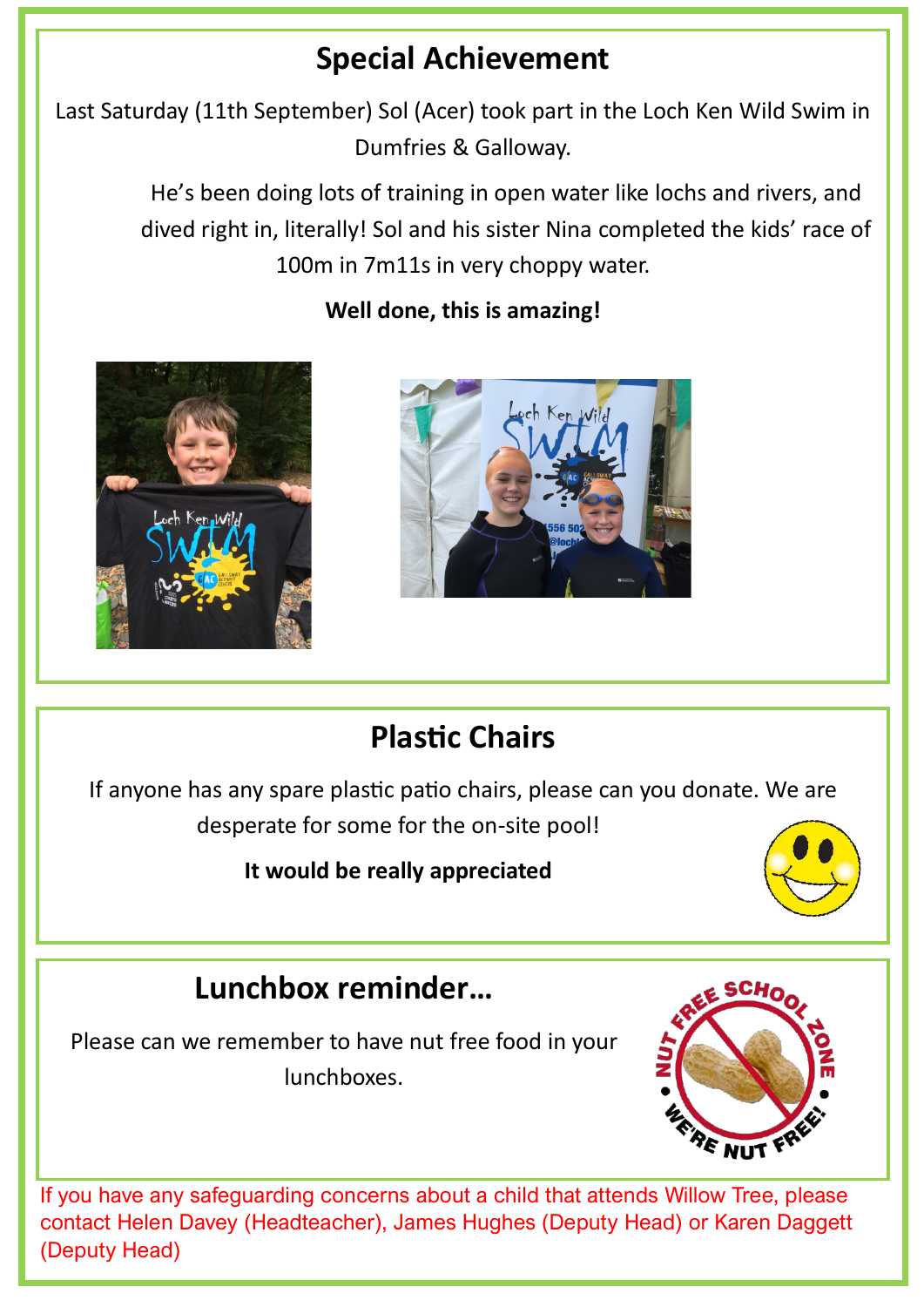### **It's Good To Grow Scheme**

As we are now collecting the Grow Tokens for Willow Tree, here's how it works….

- 1. Morrisons customers download the MyMorrisons app.
- 2. Sign in or register to MyMorrisons and select Willow Tree Primary School.
	- 3. Scan the app at checkout or use online when shopping
	- 4. For every £10 spent you will receive a Grow Token to donate to us.
- 5. We can exchange your Grow Tokens for free gardening equipment after the collection period for your children to use at school!

This is an amazing opportunity for school to get some gardening equipment for our children to use.



#### **Please help out where you can!**

If you have any safeguarding concerns about a child that attends Willow Tree, please contact Helen Davey (Headteacher), James Hughes (Deputy Head) or Karen Daggett